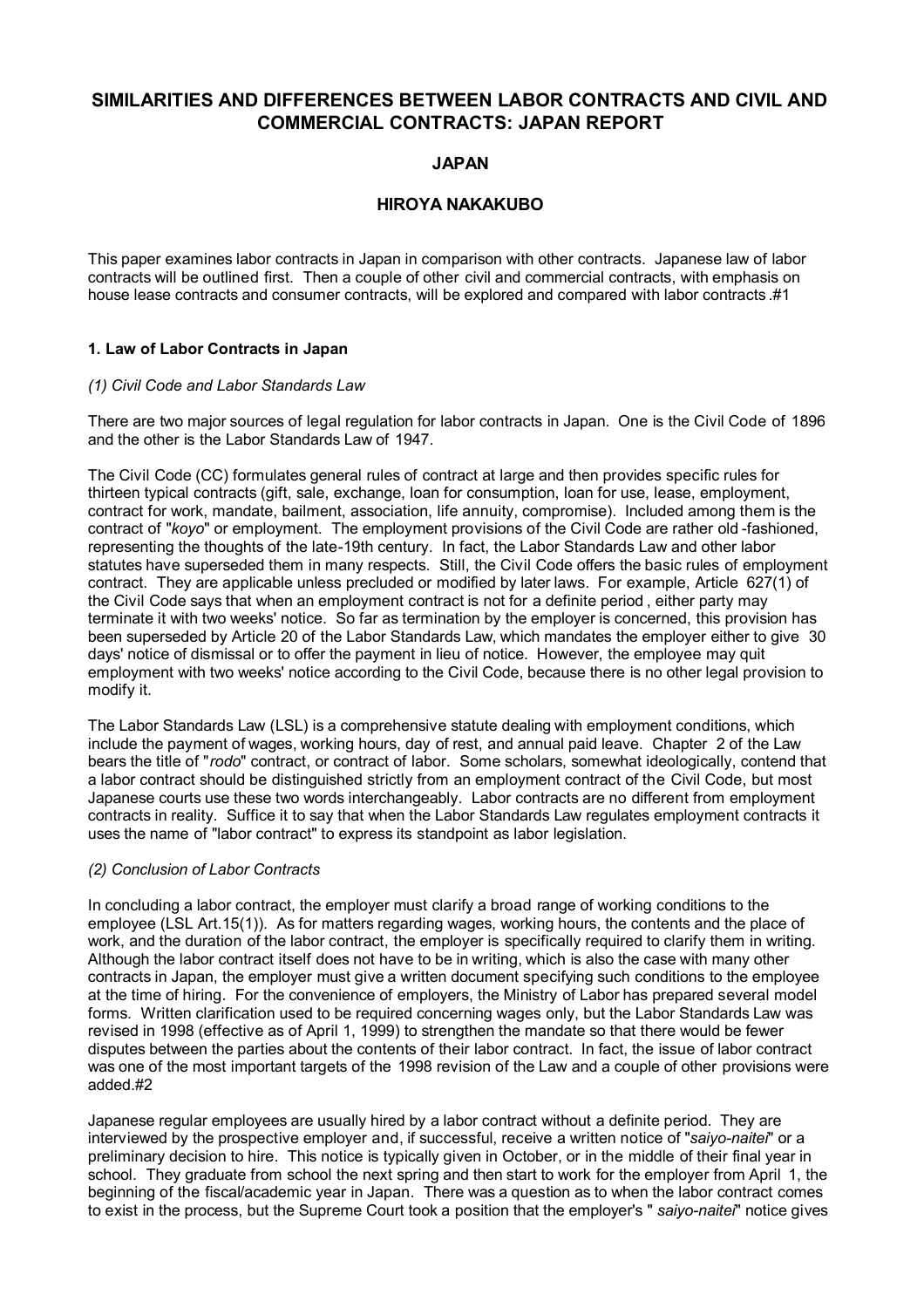rise to a labor contract.#3 Although it does not start to operate until next April, the employer cannot "cancel" the notice, or terminate the contract, without a good reason.

#### *(3) Termination and the Doctrine of Abusive Dismissal*

There is no statutory provision in Japan that requires just cause for dismissal. When a labor contract is without a definite period, the employer theoretically retains its right under the Civil Code (CC Art.627(1)) to terminate the contract "at any time," so long as a notice is given 30 days, instead of two weeks, before the termination (LSL Art.20).

However, Japanese courts have curtailed this right drastically through the doctrine of "abusive dismissal." It is based on a very abstract provision of the Civil Code (CC Art.1(3)), which says that any right should not be abused. When dismissal lacks objectively reasonable grounds, the courts hold rather categorically that the employer abused its right to terminate. The dismissal is thus declared to be null and void, enabling the employee to return to the job and collect the lost wages. This doctrine is of course designed to restrict the employer's right of dismissal, and the employee can terminate the contract freely with two weeks' notice.

The doctrine of abusive dismissal has been endorsed by the Supreme Court.#4 It may well be the most significant rule of labor contracts in Japan. This doctrine even applies to mass dismissal for economic reasons. The courts have developed a special four -prong test to scrutinize whether the reduction in force was truly unavoidable and the employer dismissed the employees in a fair manner.

When the employer pronounces dismissal, basically it is not required to specify the reason to the employee. However, the 1998 amendment to the Labor Standards Law gave the employee a right to ask for a written certificate stating the grounds for termination (LSL Art.22(1)).

Apart from dismissal, it should be noted that Japanese employers usually set a mandatory retirement age. Such an arrangement is legal and enforceable so long as the retirement age is 60 or higher (Law Concerning Stabilization of Older Persons Art.4).

#### *(4) Fixed-term Contracts*

When a labor contract is concluded for a definite period, it must be, in principle, for one year or shorter (LSL Art.14). This limit was designed to prevent employees from being tied to a long labor contract, for a compelling reason is required for terminating a fixed-term contract in the midway (CC Art.628). Thus, with limited exceptions prescribed in the law, employees must be hired either by a relatively short -term contract up to one year or for an indefinite period. In reality, regular employees are usually hired by a labor contract without a definite period, as mentioned above, and fixed-term contracts are used mostly for such "atypical" employees as part-timers and temporary workers.

Unlike some European countries, there is no requirement in Japan that the employer should have a good reason for hiring an employee by a fixed-term contract. The employer is free to hire somebody by a fixed-term contract so long as its term does not exceed one year. The employer is also free, at the end of the term, to renew the contract or not. The contract expires by itself and the employer does not have to terminate it to oust the employee. The Labor Standards Law does not address such insecurity of employees under a fixed-term contract. The courts, on the other hand, have developed a theory that when a fixed-term contract has been renewed many times without serious consideration on each occasion and it is quite natural for the employee to expect another renewal, the employer's refusal to renew the contract at a particular time is regarded as dismissal in effect and the employer must have a good reason for it .#5 Although its reach is limited to the more egregious cases, this theory gives some protection to fixed -term employees from arbitrary discontinuance of their employment.

Returning to the limit of the contract period, Article 14 of the Labor Standards Law was amended in 1998 to allow labor contracts for a period up to three years for (a) some newly -hired professional employees who have such highly specialized knowledge, skill or experience in the field of research and development, opening up or closing a business, etc., or (b) employees who are 60 year or older. While this exception was meant to be a measure of deregulation, the affected employees are not very large in number. On the other hand, the legal provision has become quite complex and lengthy, accompanied by a set of regulations defining the extent of the professional employees.

#### *(5) Work Rules and Collective Bargaining Agreements*

As for the contents of labor contracts, work rules of the establishment play an important role in determining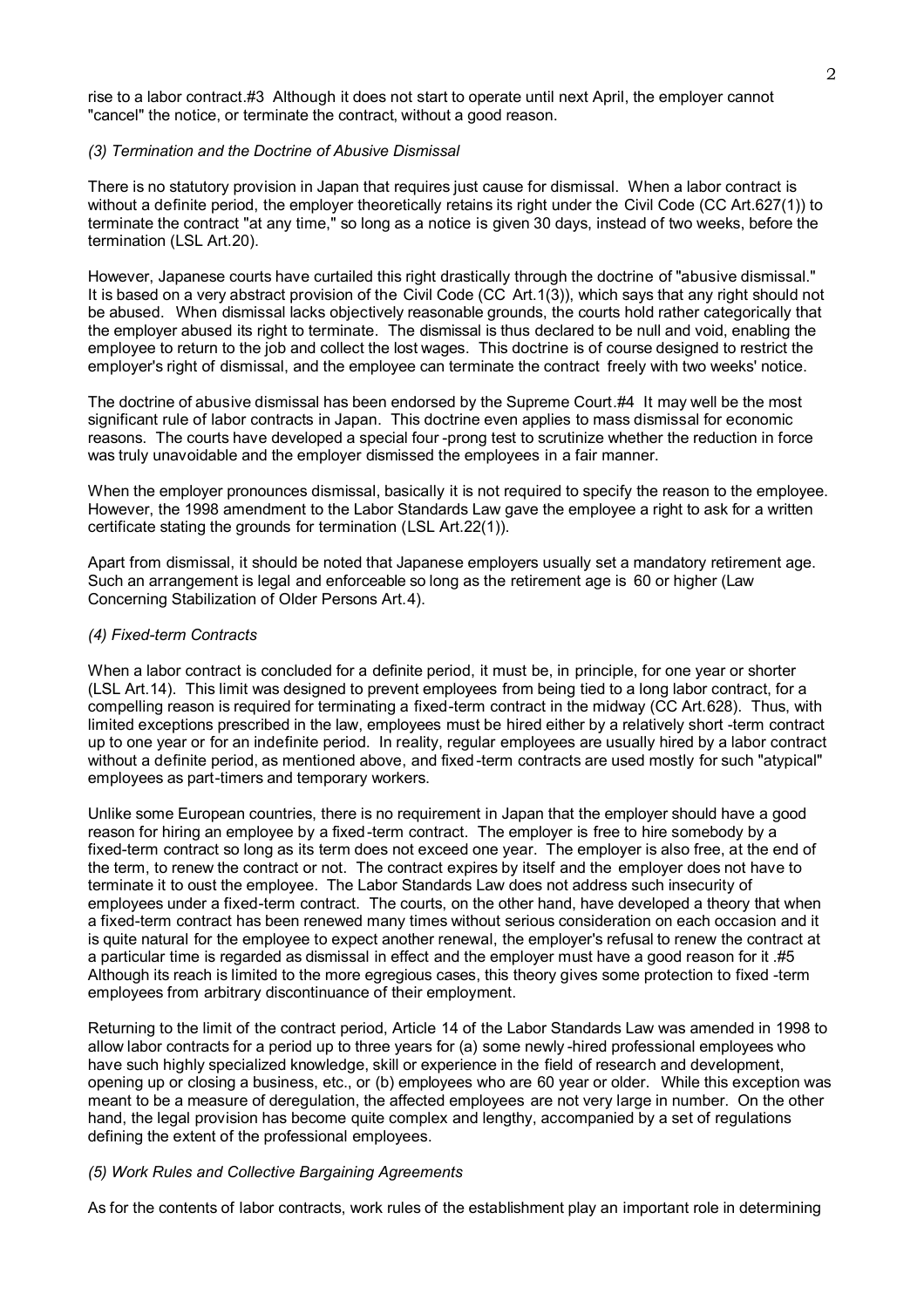employment conditions. The Labor Standards Law says that an employer with more than ten employees must draw up written work rules and make them known to the employees ( LSL Arts.89 & 106). In establishing or changing work rules, the employer must ask for an opinion (not a consent) of the majority union of the establishment or, if such a union does not exist, of the person representing a majority of the employees (LSL Art.90). Work rules should cover a wide range of matters, including working hours, days of rest, leaves, wages, and termination. Those parts of individual labor contracts which do not come up to the conditions contained in work rules are invalidated and replaced by them ( LSL Art.93). Work rules thus function as special minimum standards above the law, applicable to all the employees of that particular establishment.

However, work rules are something more than minimum standards. They in fact constitute the contents of individual labor contracts in most cases. Although the Labor Standards Law does not provide for such an effect, the Supreme Court made it clear in its 1968 decision that employees become legally bound by work rules at the time of hiring, regardless of their actual knowledge of or individual consent to the rules .#6 Thus, because employers of any practical relevance have work rules as required by law, the contents of labor contracts are almost always determined by such rules.

Moreover, the same Supreme Court decision advocated an even more ambitious rationale. It held that when the employer has changed the work rules unfavorably the preexisting employees are bound by the new rules without their consent if such rules are "reasonable" enough. This doctrine of "unfavorable change of work rules" was extremely controversial because there was no theoretical justification for it. However, the Supreme Court has since endorsed the doctrine repeatedly and it is regarded today as a firmly-established rule.#7

When there is a labor union and it has a collective bargaining agreement with the employer, labor contracts of covered employees are affected by the agreement. According to Article 16 of the Trade Union Law (TUL), any portion of individual labor contracts contravening the standard of an applicable collective bargaining agreement shall be nullified and replaced by the standard of the agreement (so-called "normative effect"). Work rules are also superseded because they may not contravene applicable collective bargaining agreements (LSL Art.92(1)). It is generally understood that the normative effect should apply even when the individual labor contract provides for better conditions than those contained in the collective agreement. Similarly, when the labor union concludes a new agreement which cut down the previous conditions, the agreement is, in principle, binding on all the members because their union has agreed to it.#8

Those employees who do not belong to the signatory union are basically outside the reach of the collective bargaining agreement. However, if the union organizes 75 percent or more of the employees within the establishment, its agreements will be "extended" to the remaining employees, according to Article 17 of the Trade Union Law. It is not settled yet whether those employees who belong to other (minority) unions should be bound by such a super-majority agreement in the same manner as non-union employees.

### *(6) Contractual Obligations of the Parties*

The two major components of labor contracts are the employee's obligation to furnish labor and the employer's obligation to pay wages. In addition, it is recognized that there are some fringe obligations of the parties to labor contracts. They are grounded upon the general clause of the Civil Code, dictating the principle of good faith and fair dealing (CC Art.1(2)). The employee is thus obligated to maintain discipline and order of the workplace, to keep secrets, and to refrain from competing with the employer. The employer's most important fringe obligation is to care for safety of its employees at their workplace. When an employee suffers an industrial accident because the employer has neglected this obligation, damages may be awarded as a breach of contractual obligation.#9

# **2. Comparison with Some Other Contracts**

### *(1) Mandate and Contract for Work*

Among the thirteen typical contracts enumerated in the Civil Code, employment is sometimes associated with "mandate" and "contract for work" because they involve the common element of human labor. However, while the employee works under the direction and supervision of the employer in case of employment, the other two contracts feature autonomous labor on the part of the mandatary or contractor.

A mandate is a contract by which one party (mandator) commissions the other party (mandatary) to do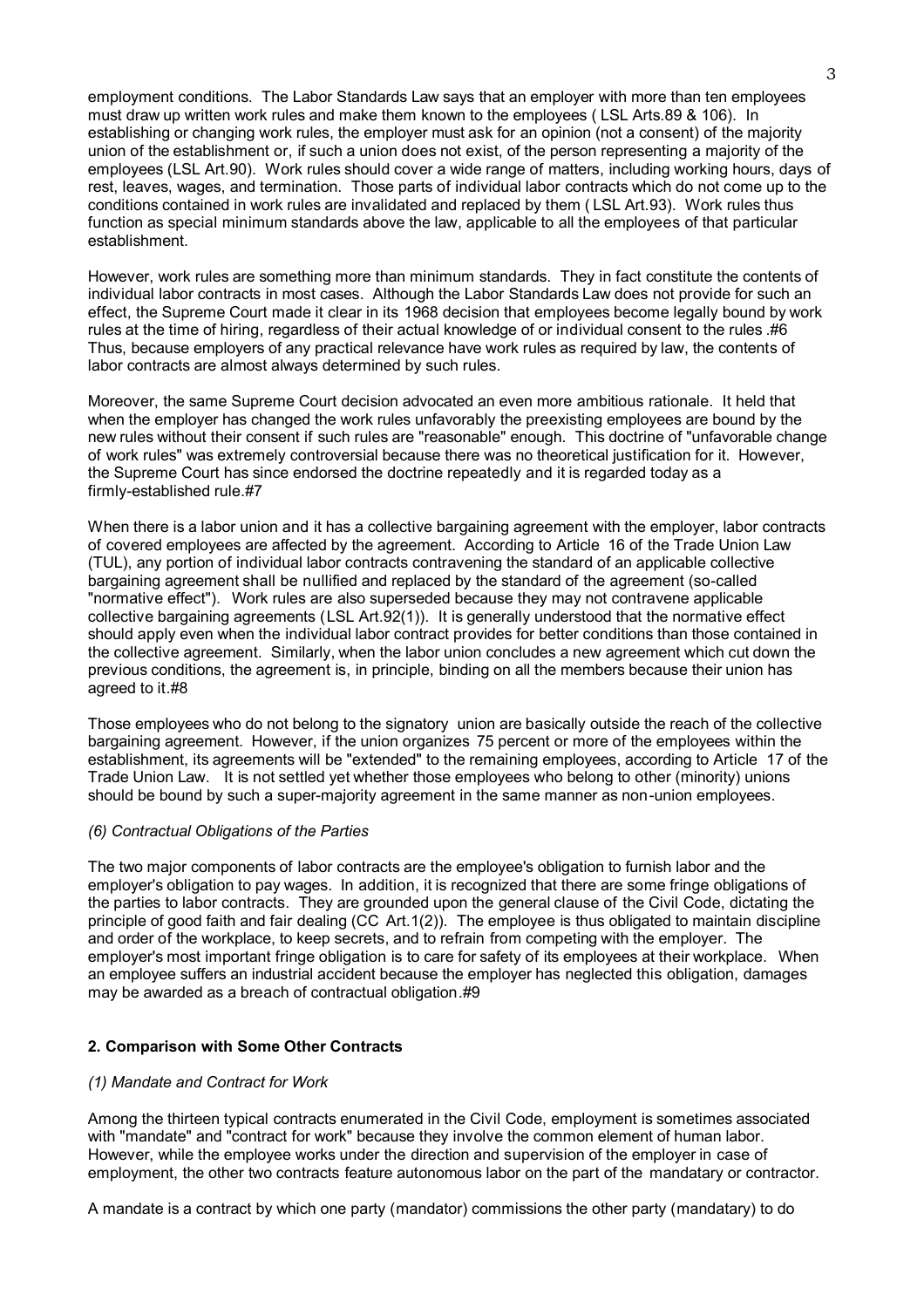juristic acts (CC Art.643). When the commission is to do matters other than juristic acts, the contract is called quasi-mandate and the same rules apply basically (CC Art.656). In either case, the mandatary is entrusted to manage certain affairs for the mandator. The Civil Code imposes on the mandatary a "duty of care of a good manager" in accordance with the tenor of the mandate (CC Art. 644), as well as a duty to make reports to the mandator upon request (CC Art.645).

According to the Civil Code, the mandatary cannot demand remuneration unless there is a special agreement regarding it (CC Art.648(1)). Although mandates without remuneration are in fact uncommon today, this rule symbolizes the traditional understanding that the mandatary performs a task of intellectual and noble nature. In a similar vein, a mandate may be rescinded by either party at any time (CC Art.651(1)), because it is grounded on the mutual trust of the parties. The courts sometimes find a contractual waiver of such right, but freedom of termination is still the principle of mandates.

Under a contract for work, on the other hand, one party (contractor) promises to accomplish certain work and the other party (orderer) pays remuneration for the result of such work (CC Art.632). While it is possible for the orderer to give specific directions about the contents of the work, the contractor's duty is to "accomplish" it on its own. This is distinct from the employee's duty to "render service" to the employer under an employment contract. In reality, however, it is sometimes not easy to tell them apart.

The contractor may have subcontractors or other persons do the work unless it is prohibited explicitly or implicitly by the contract. This forms a contrast to employment and mandate, which are inherently particular about the person who performs the work. In addition, a contract for work, unlike employment or mandate, is not necessarily a "continuous" contract. If anything, it is understood in principle to end when the work is accomplished. The orderer may rescind the contract before such accomplishment by paying damages (CC Art.641).

It is one of the important tasks of labor law to extend its regulation to *de facto* labor contracts even when they are labeled as a mandate or contract for work. Moreover, the definition of "workers" by Article 3 of the Trade Union Law ("those who live on their wages, salaries or other remuneration assimilable thereto, regardless of the kind of occupation") may go beyond labor contracts. In a well -known case, a union of industrial homeworkers, who were under the dominant control of the orderer, was recognized as a labor union under the Trade Union Law.#10 Meanwhile, so long as they are authentic homeworkers, the Labor Standards Law does not cover them because their contracts are not labor contracts but contracts for work. Instead, there is a special statute (Industrial Homework Law) which provides some protection regarding their remuneration, working hours, termination of contracts, and some other matters. They also may participate in the Workmen's Accident Compensation Insurance Law on a voluntary basis. They are covered by the insurance not as rightful employees under labor contracts but as beneficiaries of its special extension program.

### *(2) House Lease Contracts*

House lease contracts are often compared to labor contracts. They are both representative "continuous" contracts and they both have special statutes to protect the interests of the weaker party. Of course, there are considerable differences between them as well.

Lease is one of the thirteen typical contracts contained in the Civil Code. Concerning lease of a house or building, however, the House Lease Law was made in 1921 to modify the rules of the Civil Code.#11 This law bolstered the rights of the tenant (lessee) vis-a-vis the lord (lessor), given the shortage of houses in the post-WWI boom. It was amended in 1941 to strengthen the tenant's rights further in order to deal with extraordinary conditions of the WWII period.

The same law continued to govern Japanese house lease contracts even after the war, as the housing shortage remained or rather aggravated in urban areas. It was as late as in 1991, a half century after the 1941 amendment, that the Land and House Lease Law (LHLL) was adopted in its place as a measure of modest deregulation.

In addition to the House Lease Law, the Rent Control Ordinance of 1946 regulated the amount of house rent in the post-war period. It became rather lax in the 1950s, however, and was abolished totally in 1986.

As suggested above, most notable about house lease contracts is the fact that their continuance is heavily protected by law in order to secure the lives of tenants. First, the period of house lease contracts may not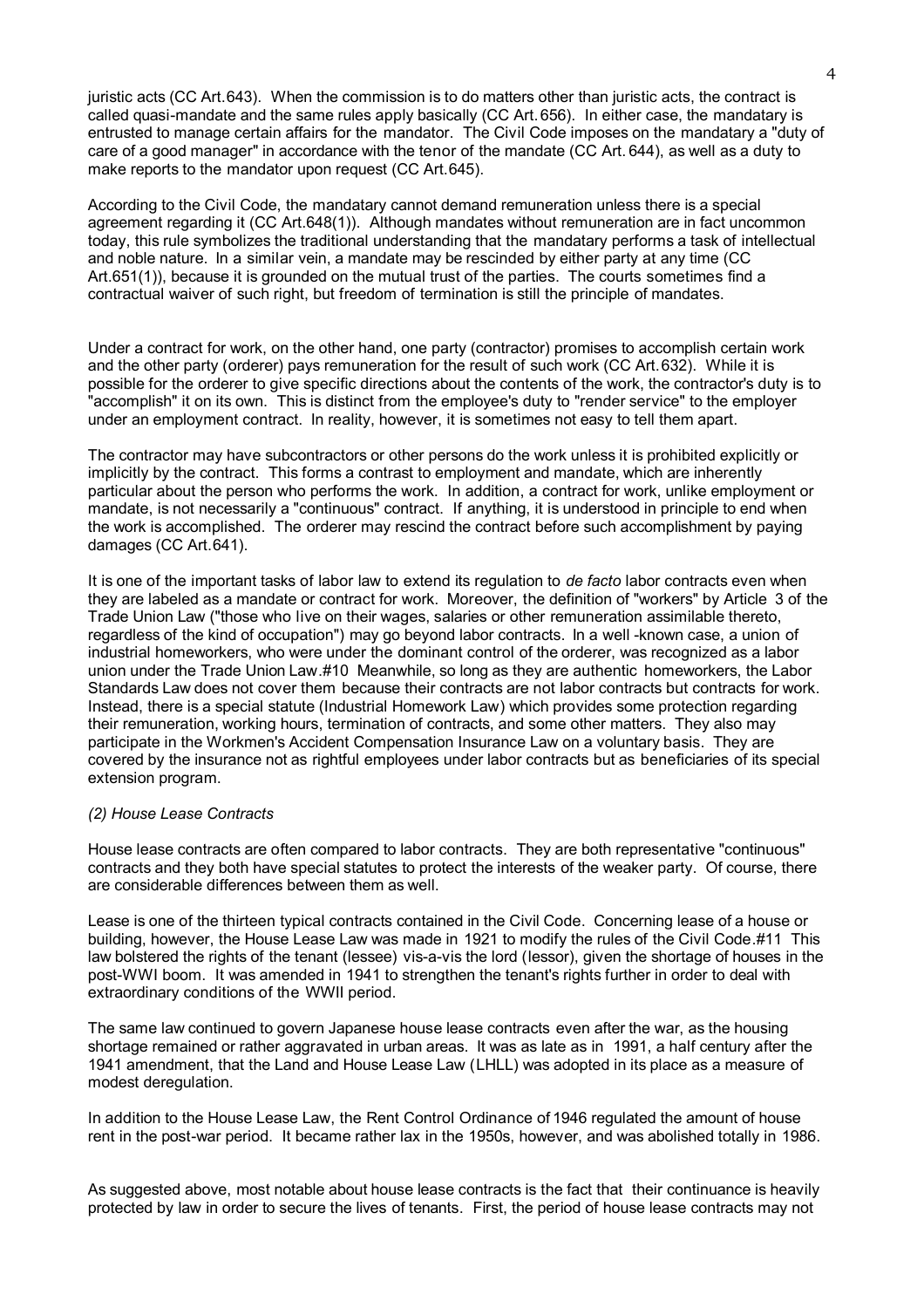be shorter than one year. When the parties conclude a contract for a period of several months, it shall be regarded as a contract without a definite period (LHLL Art.29). This forms a contrast to Article 14 of the Labor Standards Law, which places the maximum limit of one year on the period of labor contracts to secure the employees' freedom to leave.

Second, the law mandates lessors to give a notice of 6 months or longer when they want to discontinue house lease contracts. If the contract does not provide for a definite period, the lessor may terminate it only with a 6 months' notice (LHLL Art.26(2)). If the contract is for a definite period, the lessor must notify its intention not to renew the contract at least 6 months before the expiration date (LHLL Art.26(1)). Otherwise, the contract will be renewed automatically with the same conditions as before, except that it will be for an indefinite period after the renewal. The notice period of 6 months is remarkably longer than that of 30 days for dismissal. In addition, the Labor Standards Law does not require a notice of non -renewal for fixed-term contracts. A 30 days' notice is needed only when the contract has been renewed repeatedly and the employer's refusal to do so should be regarded as dismissal in effect.

Third, the law clearly states that the lessor may not terminate or refuse to renew a house lease contract without just cause (LHLL Art.28). The House Lease Law after the 1941 amendment contained a similar provision. This prompted an argument in the early days of the post-war period that there should be a just cause provision for dismissal as well, but it eventually subsided as the courts established the doctrine of abusive dismissal as a sort of substitution. It is also noteworthy that the lessor's refusal to renew a fixed-term contract is regulated the same way as termination, which is not the case with labor contracts. Anyway, the courts took a strict position in applying the just cause provision of the House Lease Law. Although the law provided as if the lessor always had just cause when it needed to use the house for itself, the courts often denied it, balancing the conditions of the lessor against those of the lessee. Even when the lessee has neglected to pay the rent or breached its other contractual duties, the courts prohibited the lessor from terminating the contract unless the violation was so serious as to disrupt the mutual confidence totally between the parties. All the other circumstances were also taken into consideration, including whether the lessor has offered to the lessee compensation for vacating the house. It is believed that the just cause provision of the current Land and House Lease Law embodied such judicial interpretation of the House Lease Law.

The Land and House Lease Law created exceptions to the foregoing principles in some cases, for example, when the owner of the house has to live away from it for certain temporary reasons or when the house is to be demolished in the near future ( LHLL Art.38-40). Many economists demanded more drastic reform, however, arguing that excessive regulation had discouraged Japanese house owners from letting their houses. Consequently, a new law was enacted in December 1999 (effective as of March 1, 2000) to allow "non-renewable" definite-term house lease contracts. The parties may stipulate explicitly that the contract will not be renewed at its expiration date, which used to be null and void as curtailment of legal protection for the lessee. This trend of deregulation is somewhat reminiscent of Article 14 of the Labor Standards Law regarding the duration of labor contracts.

In the course of house lease contracts it becomes necessary to adjust the amount of the rent in accordance with ever-changing conditions. This is especially true when their continuity is secured by law. The Land and House Lease Law has provisions to deal with this problem, under which either party is allowed to demand an increase or decrease of the rent if the current rent has become unjust because of the changes in (a) taxes and other duties on the land and /or the house, (b) market value of the land and/or the house, or (c) rents of equivalent houses in the same area ( LHLL Art.32). When the parties cannot agree on the new rent, the lessee may tender tentatively an amount which it regards as proper. The dispute goes through the mandatory conciliation procedure before the court (Civil Conciliation Law Art.24-2). If the conciliation fails, the court eventually makes a final decision on the rent, considering all the circumstances. Then the lessee must pay the balance, if any, with interest.

Such direct involvement of the courts in determining a substantive term is characteristic of house lease contracts. The rent is clearly the most important element of house lease and the courts are usually able to decide it one way or other with the help of expert opinions. By contrast, there are too many variants for the courts to dispose of in labor contracts. The courts do play a crucial role in forming employment conditions when they tell whether the employer's new work rules are "reasonable" enough to bind the employees, but they do not impose certain conditions of their own making upon the parties.

Local custom and practice have considerable influence upon house lease contracts. While most tenants are required to make a certain amount of deposit for the duration of the lease, its purpose and nature may vary in different areas. Tenants are also supposed in some places to pay extra money at the time the lease is renewed, but not so in other places. Needless to say, custom and practices are not binding and the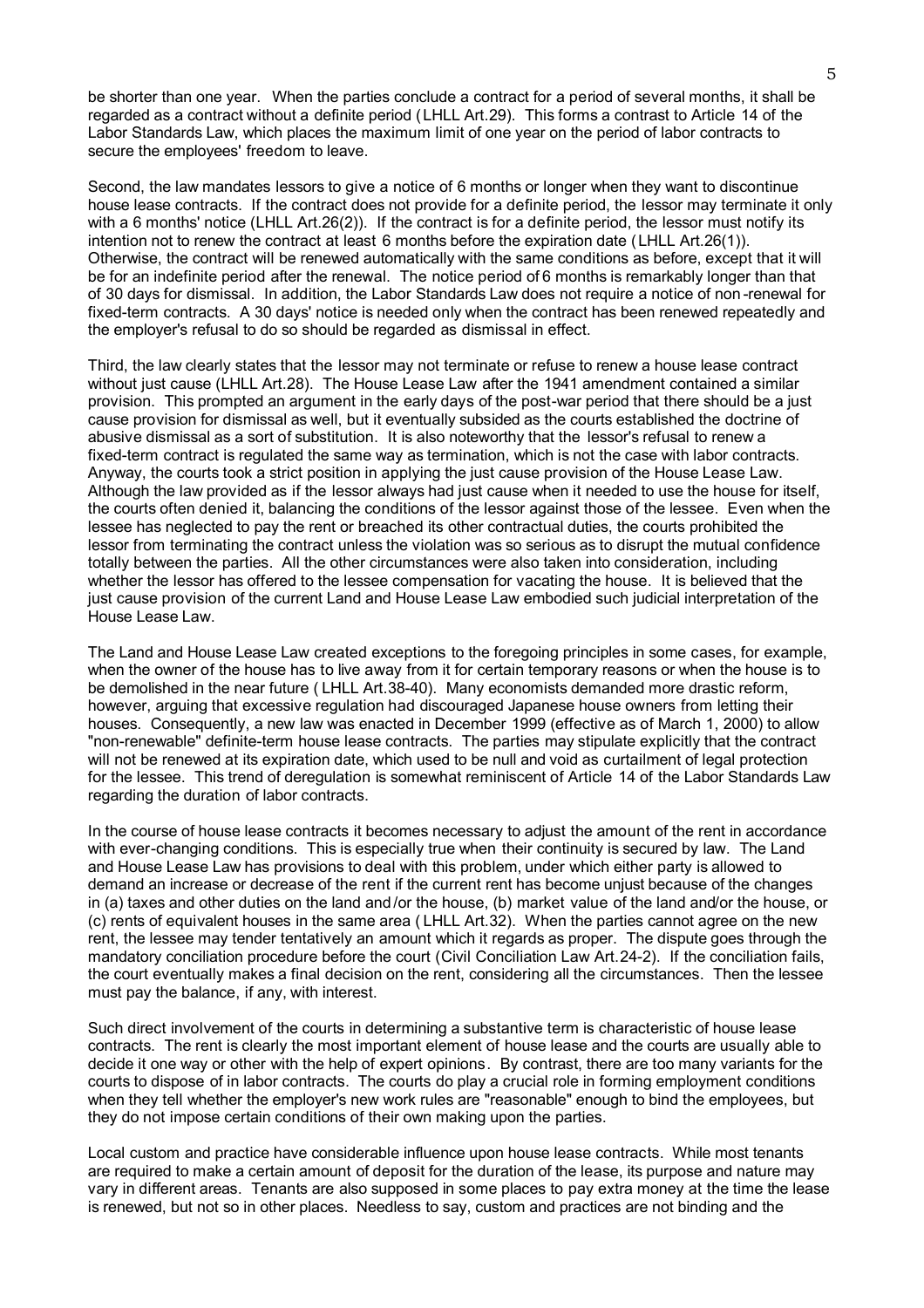parties are free to stipulate otherwise.

As for labor contracts, it is not the customs and practices of the area but those of that particular enterprise that usually count. Although there may be customs and practices of the industry, their importance is limited in Japan where the turnover rate is low and labor unions are organized on an enterprise basis.

One of the problems regarding house lease contracts is discrimination. There are many house owners who exclude certain groups such as foreigners or elderly people from their lease contracts, and the current laws are not effective in rectifying the situation. Once a contract has been concluded, it is relatively easy to negate the lessor's discriminatory termination by invoking Article 14 of the Constitution, which prohibits unreasonable discrimination, and the "public order or good morals" standard of the Civil Code (CC Art.90). When it comes to refusal to conclude a contract in the first place, however, the traditional notion of "freedom of contract" dies hard. Neither the courts nor the national and local legislators have been aggressive concerning this matter.

Labor contracts have a similar problem. Although the Labor Standards Law prohibits discrimination because of nationality, creed, or social status of the employee (LSL Art.3), the Supreme Court held that this provision does not cover refusal to hire, emphasizing the employer's freedom of contract.#12 Hiring discrimination has not been addressed since then, with the notable exception of sex discrimination. The Equal Employment Opportunity Law of 1985 obligated the employer to "endeavor" to give equal opportunity to women regarding recruitment and hiring, and this law was strengthened as of April 1999 to provide squarely that the employer must treat women equally with men at the stage of hiring.

#### *(3) Consumer Contracts*

Consumer contracts include a wide variety of contracts by which individuals purchases products or services from business entities for their consumption or enjoyment. Some of them are continuous while others are one-shot transactions, but consumer contracts generally share with labor contracts the attribute of unequal economic power and resources between the parties.

Thus far, there has not been a comprehensive law to deal with consumer contracts as such. Consumer contracts are governed basically by the Civil Code according to their respective contents, under such separate names as sale, lease, loan for use, loan for consumption, contract for work, etc. Some provisions of the Commercial Code apply as well, because consumer contracts are usually classified as commercial transactions involving business enterprises. Some contracts are covered by such special statutes as the Installment Sales Law and the Visiting Sales Law because they include particular types of sales methods envisioned therein. There are also a number of individual "industry" regulations, such as trucking, gas supply, insurance, banking, and construction, which have some bearing on the enterprises' contracts with their customers. In addition, fair trade statutes such as the Anti-Monopoly Law (Law Concerning Prohibition of Monopolization and Maintenance of Fair Trade) and the Premiums and Representation Law (Law Against Unjustifiable Premiums and Misleading Representation) protect consumers from exploitative sales tactics, although they are primarily business regulations and their effect upon consumer contracts are indirect.

Pressured by public opinion demanding new legislation, the Diet finally passed the Consumer Contracts Law (CCL) in May 2000 (to be enforced as of April 1, 2001) to protect consumers regarding their contracts with business enterprises. This law marks a new era in consumer protection in Japan, despite its relatively modest substance.

The Consumer Contracts Law has two major workings. One is to allow a consumer to cancel its offer or acceptance of a contract when the other party, a business enterprise or its agent, has resorted to certain improper conducts in soliciting the contract, that is, when it has misrepresented or concealed relevant facts to the detriment of the consumer (CCL Art.4(1)(2)) or has distressed the consumer into agreeing to the contract through unwanted lingering or detention (CCL Art.4(3)). Consumers thus may relieve themselves from contractual obligations even when the conduct in question has neither caused a mistake nor constituted a fraud or duress under the Civil Code (CC Art 95 & 96).

The other is to invalidate unscrupulous contract provisions. Specifically declared to be null and void are five types of provisions exempting the business enterprise from contract or tort obligations ( CCL Art.8) and two types of provisions requiring the consumer to pay excessive damages or penalties (CCL Art.9). The law also contains a blanket clause to strike down any other contract provision which would impair the consumer's interests unfairly (CCL Art.10). Consumers will find them more useful than their current weapon, Article 90 of the Civil Code, which says juristic acts in violation of "public order or good morals" are null and void.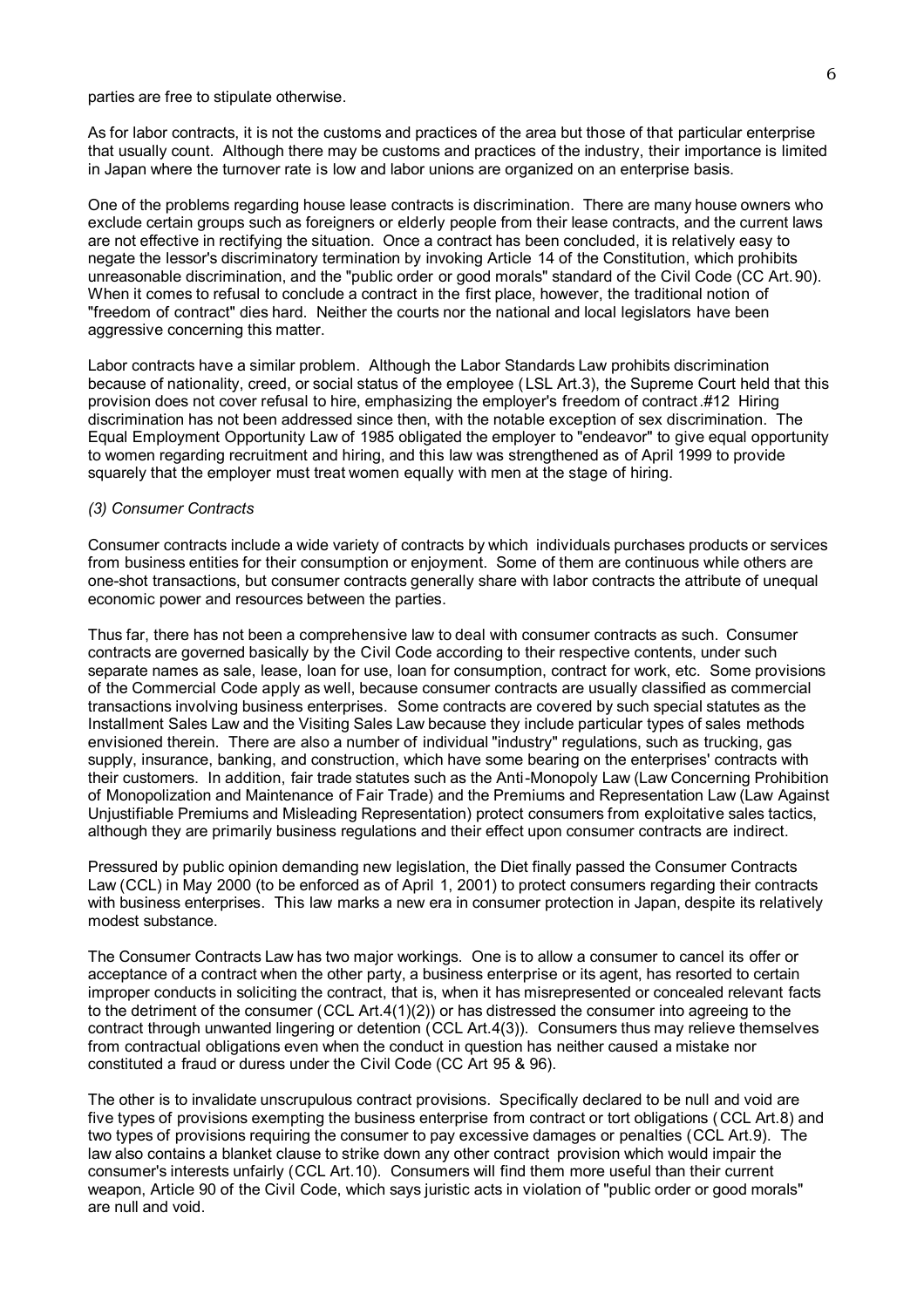These are somewhat analogous to the regulation of labor contracts. Regarding the former aspect, the Labor Standards Law gives the employee a right to cancel the labor contract immediately in case the actual working conditions are different from those specified at the time of hiring (LSL Art.15(2)). There is also a provision to protect minor workers by enabling their parents to cancel their labor contracts (LSL Art.58(2)). However, it is probably more important to save employees from being forced out of, rather than into, labor contracts. The Supreme Court once awarded damages to a high school teacher who had been pressured by the employer to retire in an adamant and intensive manner .#13 Duress, fraud, or mistake may be invoked as well in such cases to negate the employee's resignation. As a number of employees have been forced to resign in the name of restructuring in recent years, some academics are advocating a brand new doctrine of constructive discharge.

As for the latter function, the Labor Standards Law bans several stipulations which were prevalent in the past, for example, predetermined damages for the employee's breach of contract, loan or money-advancement to be offset against future wages, and compulsory "savings" deposit with the employer (LSL Art.16-18). Given the absence of a blanket clause, however, the employees often rely on the "spirits" of the Labor Standards Law or the "public order or good morals" standard of the Civil Code to invalidate other reproachable clauses in labor contracts.

While the Consumer Contracts Law obligates business enterprises to "endeavor" to make consumer contracts clear and understandable and to provide consumers with necessary information regarding the contents of their contract (CCL Art.3(1)), there is no specific requirement of written documents. Also lacking is a provision for the "cooling-off" period during which consumers may rescind their contract for any reason.

However, when a consumer purchases certain designated goods or services outside the seller's office, the Visiting Sales Law applies. First, the seller must issue a written statement of relevant contract terms, even though the contract itself does not have to be in writing. Second, the purchaser is free to rescind the contract in writing within eight days after being informed of its rights by the seller. Similar requirements of written statement and cooling-off period are found in the Installment Sales Law and a couple of other statutes.

As mentioned before, the 1998 amendment of the Labor Standards Law drastically expanded the employer's duty to give a written document of working conditions when concluding a labor contract ( LSL Art.15(1)). This applies all labor contracts, in contrast to the rather limited coverage of the written document requirement for consumer contracts. On the other hand, the notion of cooling-off period does not exist at all regarding labor contracts, probably representing the different kinds of interest to be protected between consumers and employees.

A great number of consumer contracts are molded by standard forms ( *yakkan*) which business enterprises have prepared. They are offered to consumers on a take -it-or-leave-it basis (contract of adhesion). It is no secret that many people do not bother to read, or cannot understand even if they read, the contents of such forms. While the problem of standard -form contracts is rather universal, it is certainly imperative to protect the interests of consumers who accept, knowingly or unknowingly, such contract terms.

Unlike some other countries, Japan does not have special legislation to regulate standard-form contracts as such. However, there are various "industry" regulations which dictate some aspects of standard forms used in a particular industry and authorize the competent ministry to approve of them. Thus, standard forms are examined in advance, and improper clauses may be corrected at this stage. The courts also play an important role in regulating standards-form contracts when they are applied in fact. The courts tend to construe the contract terms to the advantage of consumers, sometimes even against the plain and literal meaning of the word. In the legislative process of the Consumer Contracts Law a minority party proposed a clause that any ambiguity of contract provision shall be construed to the advantage of consumers, but it was not successful. There is an academic dispute regarding the nature of standard -form contracts. Some people want to regard them as quasi-legal norms, but the recent trend would stick to the contract theory, contending that individual consumers must at least have agreed, if vaguely, to be bound the standard forms.

This reminds us of the employer's work rules in relation to labor contracts. For most employees, work rules are the standard form of their contracts. They are in fact bound by the rules without their specific consent, and the academics have been divided between the norm theory and the contract theory to explain this conclusion. It is also common to see the courts construe provisions of work rules creatively to protect the interests of employees.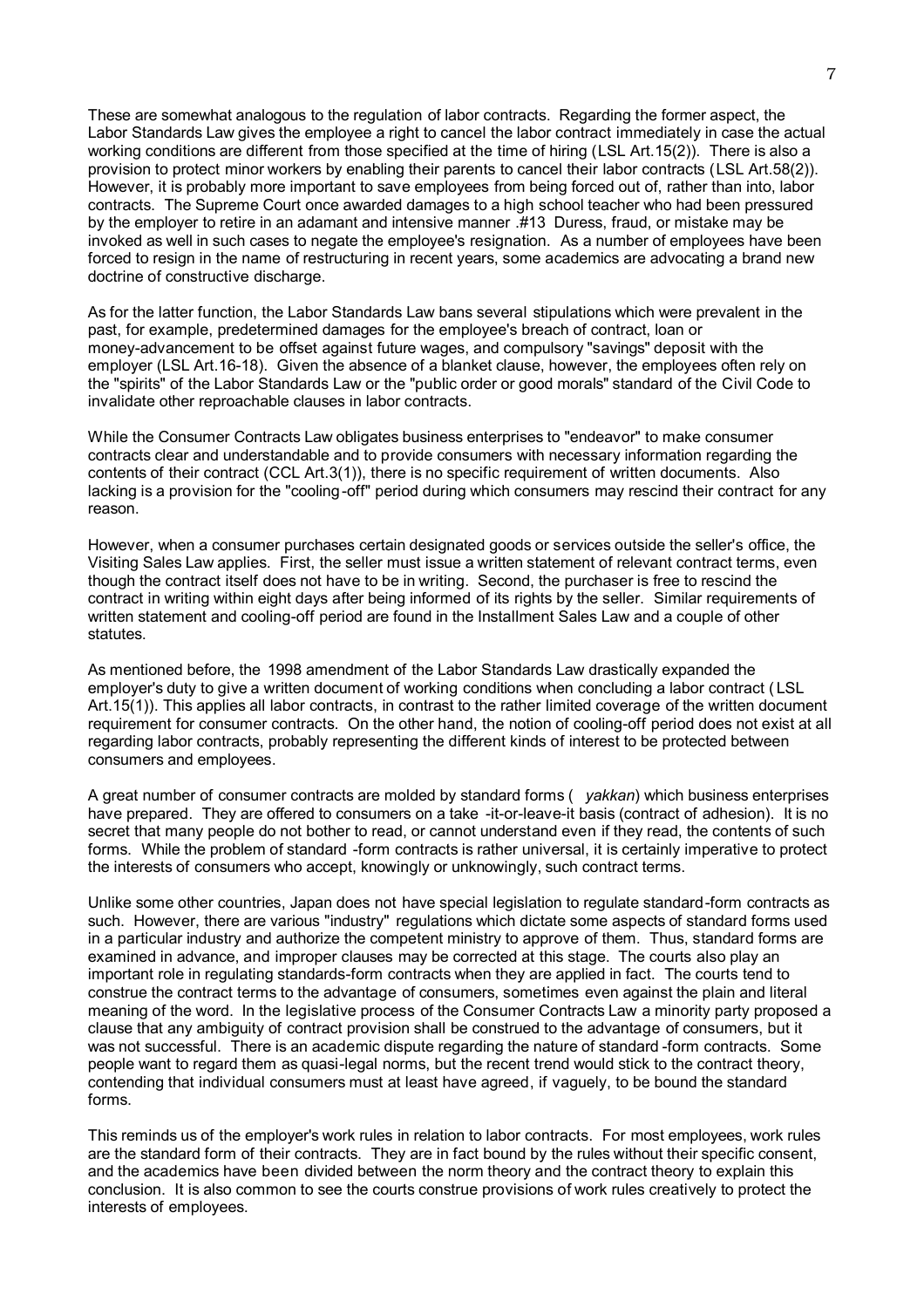Two things should be noted, however. First, the Labor Standards Law provides a unique legal scheme for work rules, such as the employer's duty to ask for the opinion of the employees' representative in making work rules, and the effect of work rules as the minimum standard in relation to individual labor contracts. At the same time, work rules do not have to be approved of by any governmental agency. These features make work rules quite distinct from other business standard forms. Second, while the question of unfavorable change has been the dominant issue of work rules, resulting in the controversial judicial doctrine of "reasonable" changes, it has not been addressed so much in the discussion of standard -form contracts. This is partly because many standard-form contracts contain a reserve clause that the terms may be changed in the future, subject to the approval of the competent ministry. Perhaps it will be challenged before the court in the future if the change in question brings about substantial disadvantage to the customers, and a theory of unfavorable change of standard-form contracts may be formed.

For many consumers, it is almost unthinkable to file formal lawsuits against business enterprises to realize their contractual rights. Although the situation improved when the new Civil Procedure Law of 1996 introduced a summary procedure for small claims up to 300,000 yen, the courts are still thought, not without reason, to be bothersome, expensive, and time-consuming. On the other hand, more than 300 prefectural and municipal governments have established so-called Consumer Centers, which accept inquiries and complaints from consumers. They give information and advice to the consumers, frequently over telephone, and sometimes succeed in settling their disputes through conciliation.

Enforcement is important for labor contracts, too. According to the traditional notion, the Labor Standards Inspectors are for violations of the Labor Standards Law and any other contractual disputes between the parties, including abusive dismissal, should be brought before the court. Recently, however, the Labor Standards Offices have assumed advisory authorities in a wide range of employment disputes. This was intended to deal with an increasing number of individual employment disputes.#14 Still, labor contracts share with consumer contracts the need to achieve a more effective and accessible enforcement procedure.

#### *(4) Business Contracts*

Business contracts are too numerous and varied to be discussed as a whole. Just a few points will be made below, primarily in order to view the above-mentioned contracts in perspective.

Business contracts between enterprises are basically left to the parties. Most provisions of the Civil Code and the Commercial Code may be deviated if the parties stipulate otherwise. Contracts may be concluded either in writing or orally, although decent enterprises would like to have written contracts. Japanese contracts tend to be relatively simple and abstract. Instead of detailed provisions to deal with every conceivable situation, they often contain a general clause that the parties should discuss in good faith and resolve problems amicably when they arise. This trait is shared by many business contracts.

In reality, business contracts are not free from imbalance of economic power between the parties. The Anti-Monopoly Law prohibits not only private monopolization and unreasonable restraint of trade but also certain "unfair" trade practices, which include discriminatory pricing, tie-in sales, and abuse of a dominant position. These practices do not necessarily render the contracts null and void. They are to be remedied primarily by orders of the Fair Trade Commission. Such administrative scheme parallels unfair labor practices procedure of the Labor Relations Commissions for labor contracts.

In addition, the Subcontract Law (Prevention of Delayed Payment to Subcontractors Law) lists several specific abusive conducts of contractors toward their subcontractors. The Fair Trade Commission uses a summary procedure of advice in such cases. The law also include s the contractor's duty to give the subcontractors written documents specifying their contract terms. There are probably some other areas where similar legislation is apposite. Recently, a considerable number convenience -store owners have been demanding such legislation vigorously, condemning their powerful franchisers for imposing unfair contract terms upon them.

In business transactions, sales are often made in succession between the same parties, such as between the manufacture and the retailer. While a basic "frame" contract may or may not be found between them, it is not realistic to separate such a relation into a mere collection of individual sales. Thus, the notion of "successive sales" has been advocated. Some academics look to the theories of dismissal and other causes of termination of labor contracts in discussing the situation where one party discontinues such a successive-sales relation by refusing new sales. The employer's duty to bargain in good faith with labor unions is also referred to by analogy. Although the law of successive sales has much to be clarified, this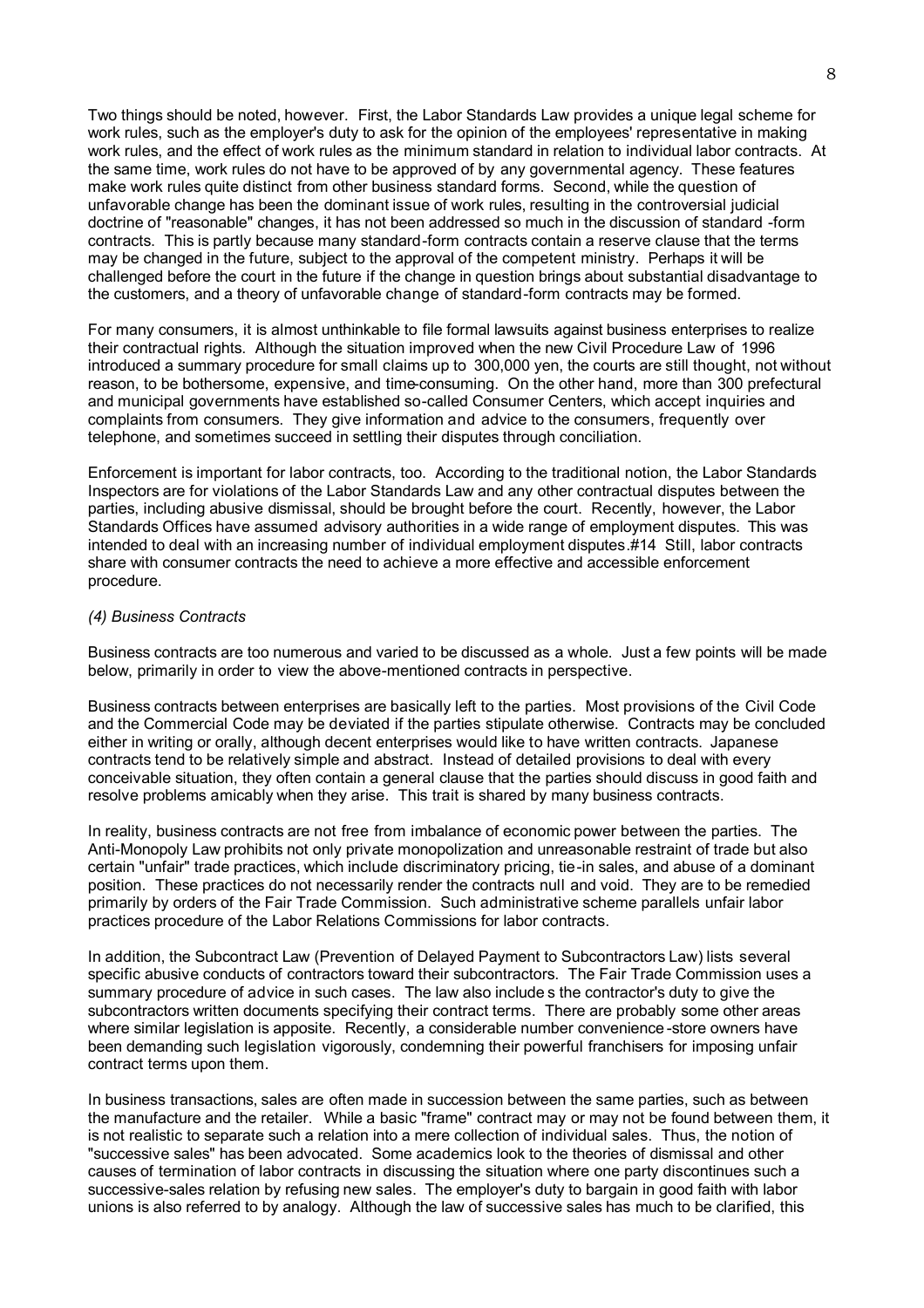reminds us of the fact that labor contracts are one of the most explored "continuous" contracts.

### **3. Concluding Remarks**

Labor contracts share with house lease contracts and consumer contracts an attribute of having the "weaker party" to be protected by law, culminating in special statutes for that purpose. House lease contracts and some of consumer contracts also create continuous relationships, just like labor contracts. Yet, labor contracts are quite unique in comparison with these or other types of contracts.

The most crucial element seems to be that the employee works under the direction and supervision of the employer. Thus, in contrast to mandate or contract for work, there are a wide range of terms and conditions for the parties to decide, such as working hours, breaks and rest days, leaves, safety and health, discipline, transfer, etc. These are far more various and complicated than what are contained in typical house lease contracts or consumer contracts. Labor contracts are thus complex contracts by nature. At the same time, there are usually a bunch of employees in the enterprise who are subject to the same conditions. This has facilitated the development of a mechanism through which the contents of labor contracts are formed collectively. In this sense, labor contracts are institutionalized contracts.

As for Japanese labor contracts, such institutionalization centers on the employer's work rules. Because of the mandate of the Labor Standards Law, work rules almost always exist as reference to the individual labor contracts. Because work rules in fact bind all the employees of the establishment, they can be a useful tool to unify the conditions throughout the establishment. Such collectivism merges with the peculiarly continuous nature of Japanese labor contracts -- the practice of so-called life-time employment and the legal doctrine of abusive dismissal. Labor contracts seem to be more for creating the "status" of employee than for determining substantive terms and conditions of employment.

Today, however, there is a trend toward revitalizing labor contracts in Japan. As many employers are trying to "individualize" their personnel management, individual labor contracts inevitably assume a more important role than before.#15 The recent amendment of the Labor Standards Law, which expanded the employer's duty to clarify the conditions in writing at the time of hiring, also added to the significance of labor contracts. There is a strong argument for the enactment of the Labor Contracts Law, apart from the Labor Standards Law, to deal with labor contracts as such. It is relevant indeed to review labor contracts at this time from a broader perspective of contracts in general, and hopefully the law of labor contracts will provide a valuable insight to other areas of contract law as well.